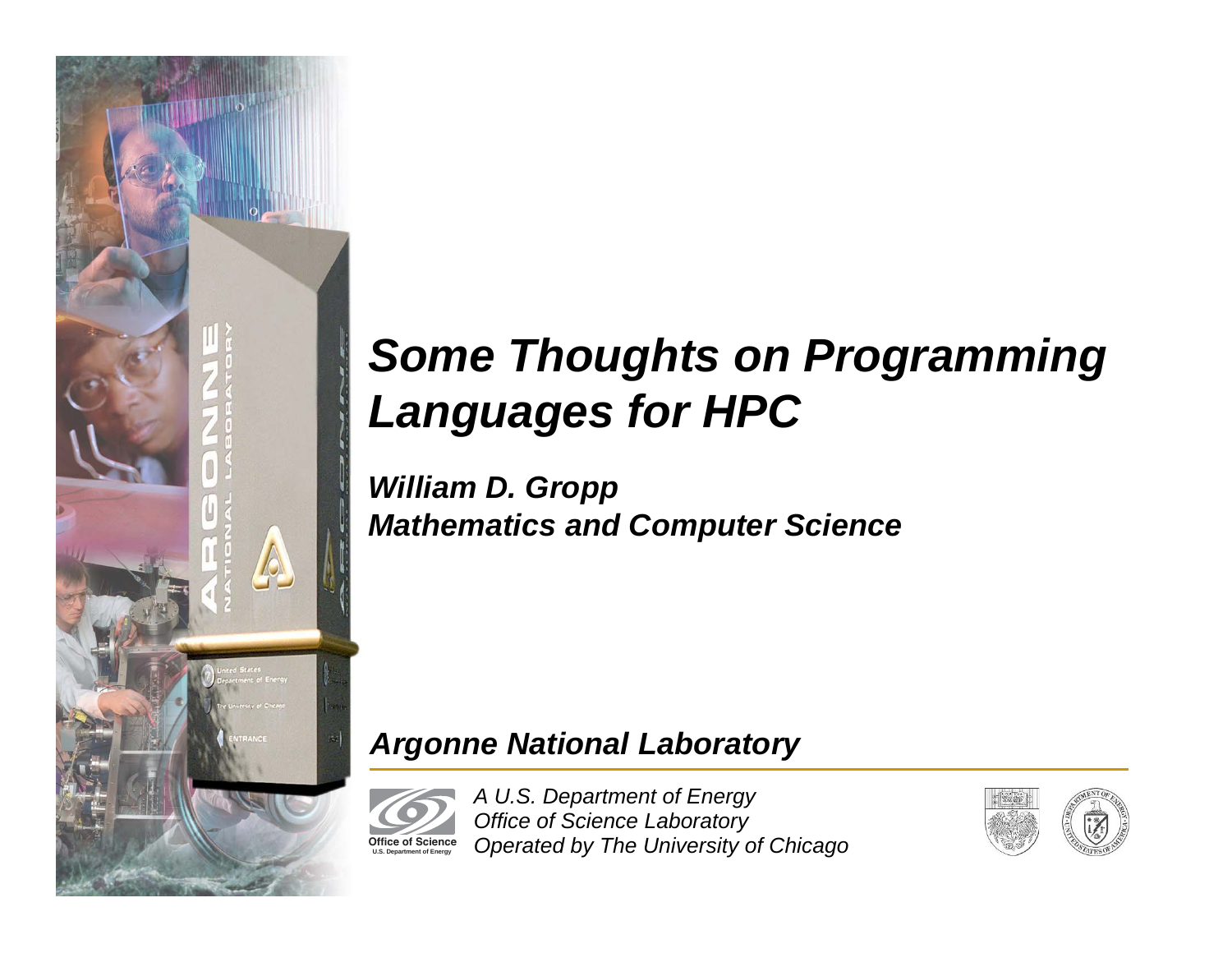# *Questions to Panel*

#### •**Which language in 2015?**

- - Something (C, Fortran, Java, …) + MPI-3
	- *MPI is already 14 years old, 2015 is only 9 years away*
- -Domain-specific, higher-level languages
- • **Do we need a new paradigm?**
	- Yes: composable, customized micro-languages targeted at particular goals

#### •**Commercial aspects?**

- Argues against an all-in-one solution; must leverage other tools with a broader market
- •**Performance and programming optimization?**



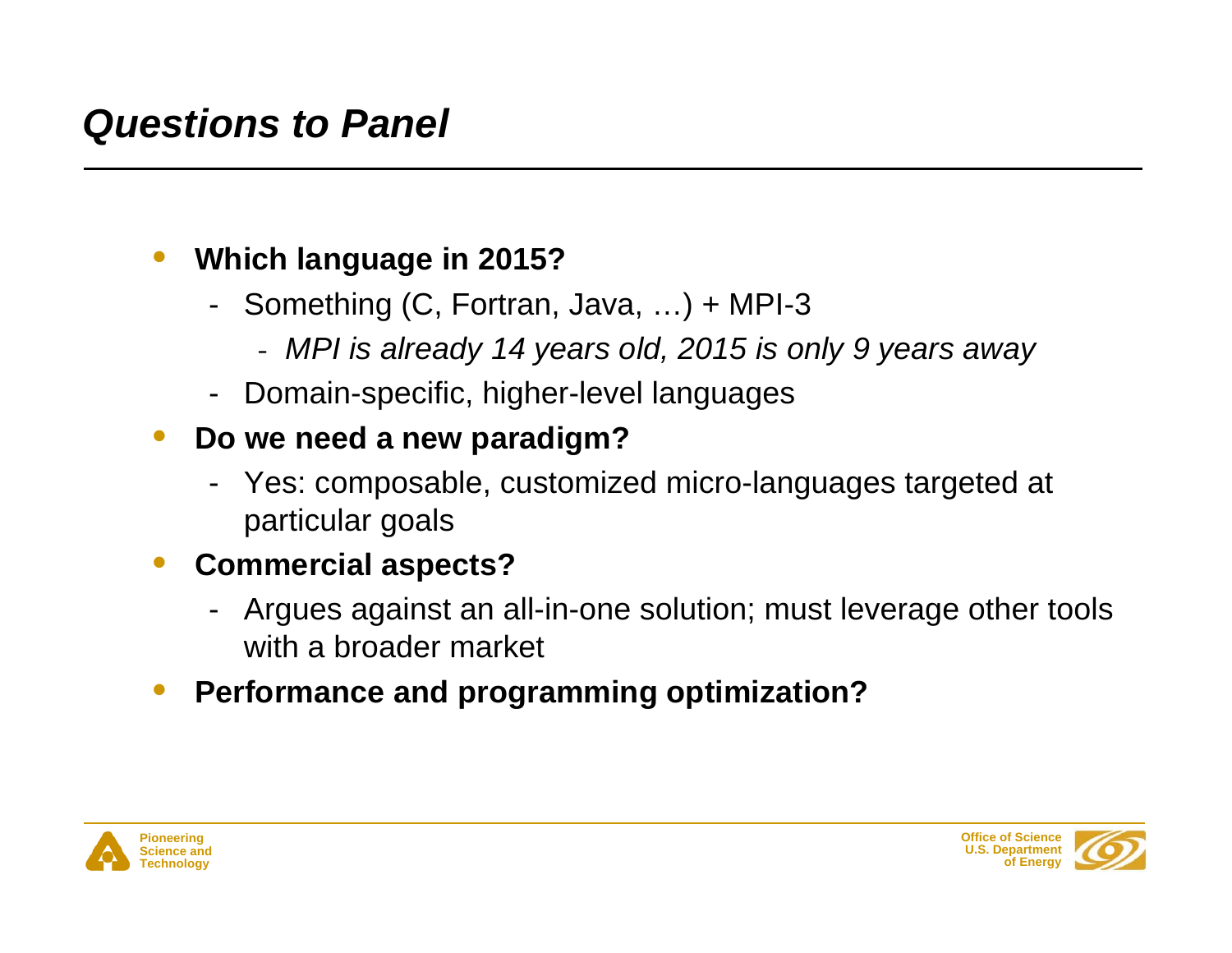## *Performance is #1*

- $\bullet$ **No-one wants to write a parallel program**
- • **They do it because they need to for performance (why use 8 oxen if you have 1 really strong ox?) or memory**
- $\bullet$  **Lack of performance predictability makes it difficult to design algorithms, data structures, and code**
	- -"psychoanalyze the compiler"



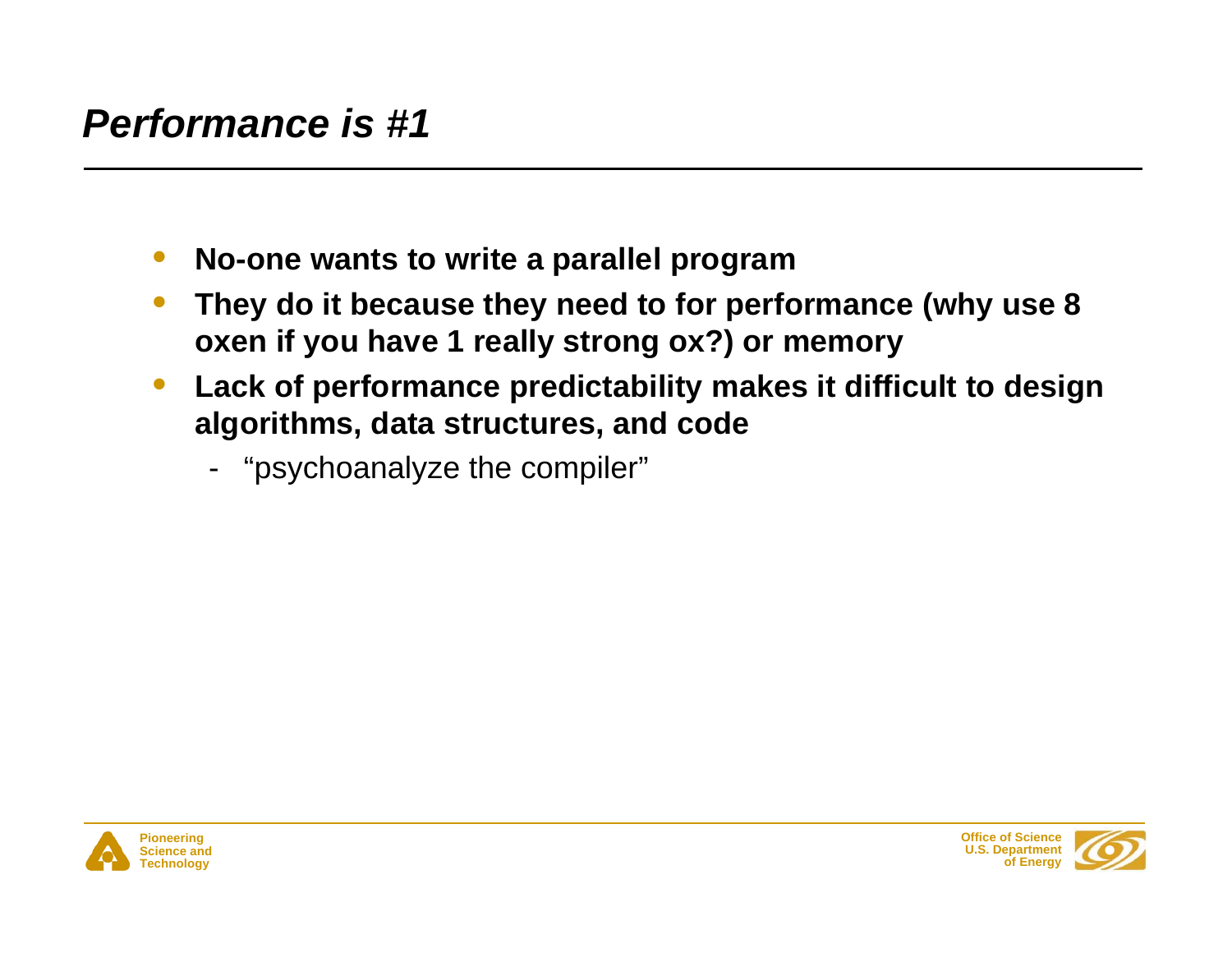### *(Almost) Every operation in the hardware is a split operation*

- $\bullet$ **Every operation is pipelined**
- • **Even on slow processors (like 700MHz BG/L), as many as 5 cycles required. 25+ for some chips**
- $\bullet$  **Memory references can take 100+ cycles, remote refs in a Petascale system will take 1000-10000 cycles**
- $\bullet$ **Several operations may start in the same cycle**
- $\bullet$  **A sequential listing of program steps doesn't reflect the hardware execution model, leading to a lack of performance transparency**
- $\bullet$  **Programmers have a hard time thinking in terms of operations that are completed "later", even at a high level**
	- -MPI\_Get( $\&a, \ldots$ ); if  $(a == \ldots)$
- $\bullet$  **Suggests that the separation between initiation and completion should be visible to the** *performance* **programmer**